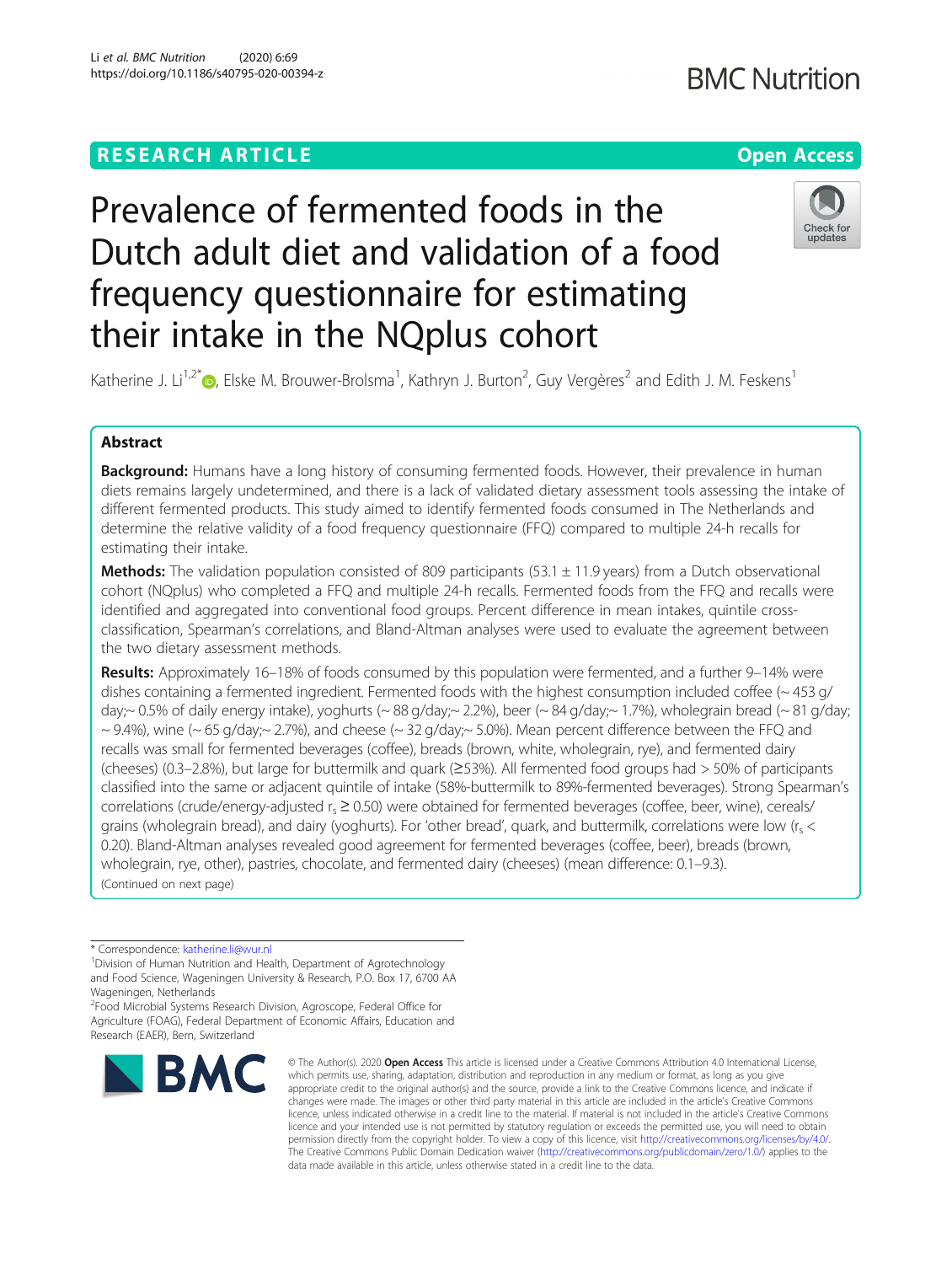#### (Continued from previous page)

**Conclusions:** Fermented food groups with acceptable or good validity across all measures included commonly consumed foods in The Netherlands: fermented beverages (coffee), wholegrain and rye bread, and fermented dairy (cheeses). However, for less frequently consumed foods, such as quark and buttermilk, the levels of agreement were poor and estimates of intake should be interpreted with caution. This report provides the basis for developing a FFQ specific for fermented foods.

Keywords: Fermented foods; food frequency questionnaire, 24-h recall, Validation, Dietary assessment

### Background

Fermented foods are foods or beverages in which microorganisms have been intentionally added or used to enzymatically transform food components [\[1](#page-12-0)]. They comprise a large, pervasive group of foods in the Western diet, including cheese, yoghurt, buttermilk, coffee, beer, wine, bread, sauerkraut, dried sausages, and chocolate. The fermentation process not only improves the shelf-life and organoleptic qualities of a food, but it can also impart novel nutritional qualities through the intro-

duction of live microorganisms and/or bioactive compounds generated via microbial action [[2\]](#page-12-0). Several studies have associated the consumption of fermented foods with positive impacts on cardiometabolic health outcomes, including improvements in body weight, modulations in blood cholesterol, and prevention of type II diabetes [\[3](#page-12-0)–[7](#page-13-0)]. However, assessment of the true intake of fermented foods is limited due to the subjective nature of many traditional dietary assessment tools (that are also not specific for assessing fermented food intake), and the lack of validation of these methods for assessing the intake of different fermented food groups.

Accurate dietary assessment is a core tenet of nutritional epidemiology that aids in the appropriate identification of diet-health associations. To date, the food frequency questionnaire (FFQ) is one of the most common dietary assessment instruments used to estimate habitual food and nutrient intake in large populations, for reference periods of 1 month to 1 year [[8\]](#page-13-0). Since the FFQ food list is determined based on the major foods that contribute to the total intake, as identified in food consumption surveys, it is not necessarily designed to assess the total diet [\[8](#page-13-0)–[10](#page-13-0)]. Conversely, 24-h recalls aim to assess the whole diet, but only for the previous 24 h prior to assessment  $[11]$ . In theory, multiple, non-consecutive 24-h recalls can approximate habitual intake of a food or nutrient, akin to the FFQ, but this process can be labour-intensive. Both methods rely on selfreporting, and are prone to correlated measurement and reporting errors. Nevertheless, determining the level of agreement between intakes assessed by the FFQ versus multiple 24-h recalls may provide a better approximation of 'true' dietary intake. This could help with the interpretation of the results in future studies, and avoid misidentified associations between dietary components and health.

The validity of FFQs in estimating intakes of various nutrients, foods, and food groups has been documented in multiple studies  $[12–16]$  $[12–16]$  $[12–16]$  $[12–16]$  $[12–16]$ . However, to our knowledge, no groups have endeavoured to assess the validity of FFQs for estimating the intake of fermented foods. In this study, we aimed to first identify fermented foods in the diet, and subsequently assess the relative validity of a FFQ compared to multiple 24-h recalls in estimating the intake of fermented foods in a subsample of participants from a Dutch observational cohort study (NQplus).

Given that the goal of nutritional epidemiological studies is to identify associations between food intake and the development of chronic diseases, the accurate assessment of dietary intake and classification of individuals into their relative levels of dietary intake is critical in order to promote accurate estimation of risk and prevent false associations.

### **Methods**

#### **Participants**

The Nutrition Questionnaires plus (NQplus) study is a prospective cohort study that was primarily conducted in Caucasian Dutch adults (20 to 70 years), living in or around Wageningen, The Netherlands. It was initiated as an 'add-on' study to the National Dietary Assessment Reference Database (NDARD) project, to gather extensive data on participant demographics, lifestyle, medical history, and cardiometabolic health outcomes. A complete description of NQplus and the NDARD project can be found elsewhere [[17](#page-13-0), [18](#page-13-0)]. Briefly, 2048 men and women were recruited and included in the study between June 2011 and February 2013. Baseline measurements included an assessment of habitual dietary intake by FFQ ( $n = 1468$ ) and/or 24-h recall ( $n = 1117$ ). Additional data on anthropometrics, body composition, blood pressure, pulse wave velocity, advanced glycation endproduct (AGE) accumulation, and cognitive performance, were also collected. Background demographics, health, and lifestyle data were collected via validated questionnaires administered online using the opensource survey tool Limesurvey (Lime-Survey Project Team/Carsten Schmitz, Hamburg, Germany). Fasting blood samples and 24-h urine samples were also collected. All measurements were repeated at 1 and 2 years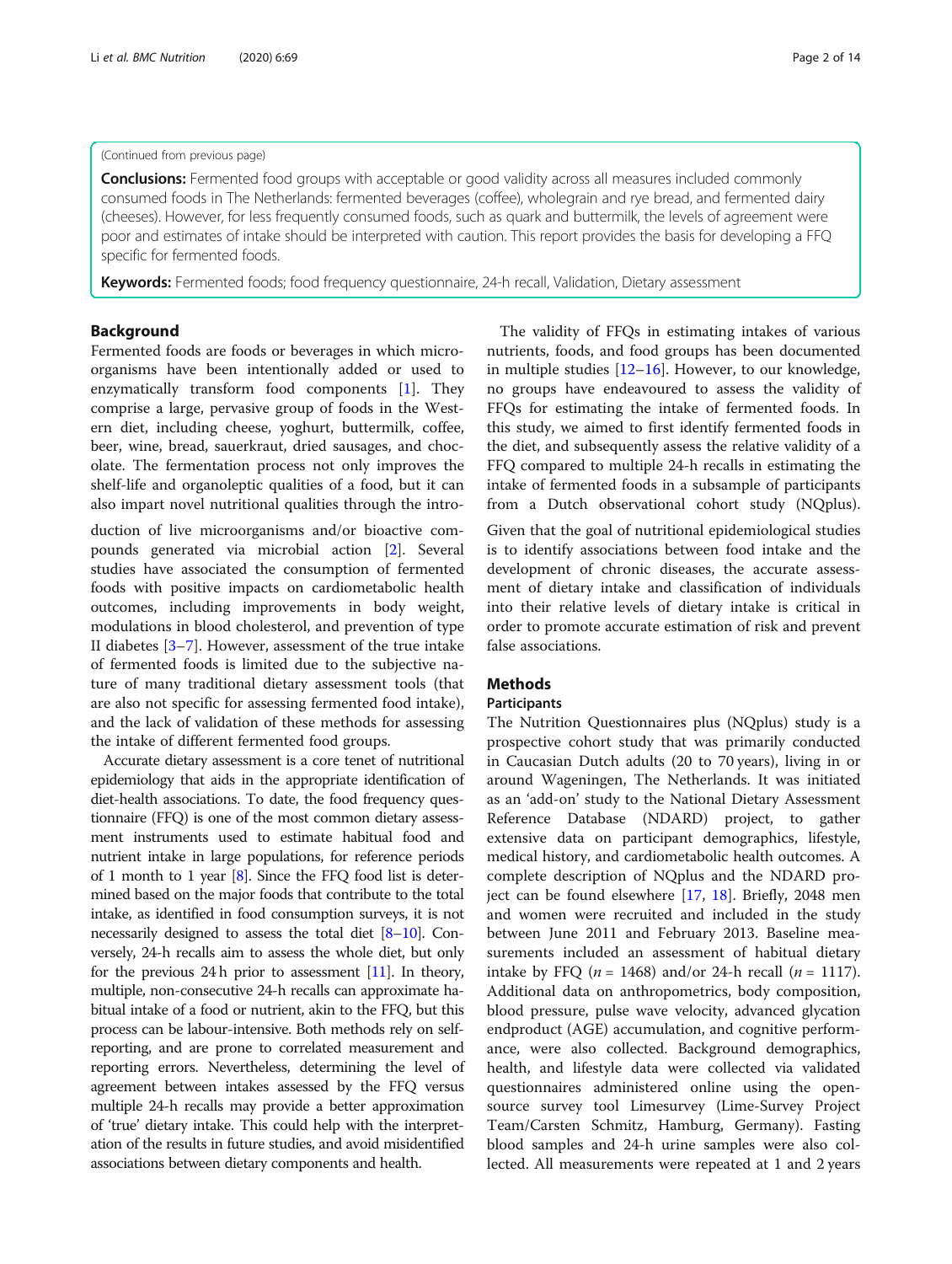of follow-up and performed according to a standardised protocol by trained research personnel. The study was approved by the ethical committee of Wageningen University and Research and performed in agreement with the Declaration of Helsinki. Written informed consent were obtained from all participants prior to the start of the study.

#### Population for the validation study

The validation analyses were conducted with a subset of participants who had completed both a FFQ as well as 2 or more 24-h phone-based recalls. From the original dataset ( $n = 2048$ ), participants who did not have any dietary assessment data were excluded  $(n = 17)$ , as were those who completed fewer than two phone-based recalls ( $n = 1081$ ). A further ten participants with implausible energy intakes were excluded from analyses (i.e., men with energy intakes < 800 or > 4200 kcal/day, and women with energy intakes < 500 and > 3500 kcal/day) [[19](#page-13-0)–[22](#page-13-0)]. Merging the FFQ and 24-h recall data subsets resulted in a sample of  $n = 809$  with complete data; these participants represented the validation subcohort for further analyses.

#### Food frequency questionnaire (FFQ)

A full description of the dietary assessment methods have been detailed previously in the study design papers for the NQplus study and NDARD project [\[17](#page-13-0), [18\]](#page-13-0). The goal of NDARD was to advance the development and validation of new FFQs, while NQplus promotes research activities between dietary determinants and cardiometabolic health in Dutch adults. Habitual dietary intake was assessed using a 216-item FFQ. The food items for the FFQ were selected to cover ≥96% of the absolute level of food intake and  $\geq$  95% of the betweenperson variability of each nutrient under study as assessed in the 1998 Dutch National Food Consumption Survey (DNFCS), and supplemented with commonly consumed commercial food products from the 2011 DNFCS [\[17](#page-13-0)]. The FFQ was self-administered and completed online using the open-source survey tool Limesurvey, with 10 frequency categories: never, 1 day per 4 weeks, 2–3 days per 4 weeks, 1 day per week, 2 days per week, 3 days per week, 4 days per week, 5 days per week, 6 days per week, and 7 days per week. Portion sizes were estimated using typical portion sizes and commonly used household measures. Subsequently, total food intakes (in g/day) were calculated by multiplying consumption frequency (times/day) by portion size (in grams) as defined in the Dutch food composition tables (2011) [\[23](#page-13-0)]. It should be noted that although the reference period of the FFQ validity is 1 month, it was assumed that food consumption patterns are stable in this adult population. Previous validation studies for this FFQ have revealed good correlation coefficients for energy (Pearson's  $r =$ 0.65 compared to 24-h recall) [[24](#page-13-0)], total fats (Pearson's  $r = 0.78$  compared to dietary history) [[25\]](#page-13-0), as well as several micronutrients (e.g., vitamin B1 and B2, Pearson's  $r = 0.58$ ) and food groups (e.g., bread, Pearson's  $r = 0.69$ ) compared to the 24-h recall  $[15]$  $[15]$ . In addition, a recent validation study evaluating a Glycaemic Index FFQ (GI-FFQ) against the general-FFQ and 24-h recalls for the NQplus cohort revealed moderate to good relative validity for carbohydrates, carbohydrate-rich foods, and glycaemic index/glycaemic load [\[26](#page-13-0)].

#### 24-h recalls

For the current analyses, we used 24-h recall data collected by telephone. The telephone-based 24-h recalls were carried out by trained dietitians and performed according to a standardised protocol [[17](#page-13-0)]. Portion sizes were assessed using household measures, weight/volume, and standard reference portions. Recall data were subsequently transcribed as food codes of the 2011 Dutch food composition table [\[23](#page-13-0)]. Regular meetings with all dietitians and quality checks ensured the quality of the telephone recalls and encoding of the data. Further information on dietary supplement intake and whether a dietary regime was followed during the month preceding the recall assessment (prescribed or at own initiative) were also recorded. The phone-based 24-h recalls were taken at the beginning of the study period, and at 6, 12, 24, and 36 months follow-up, with some participants completing less or more recalls than the indicated follow-up periods. Participants included in the validation study ( $n = 809$ ) completed between two and eight phone-based 24-h recalls assessing the intake of 2102 food items. The number of participants who completed 2, 3, 4, 5, 6, 7 and 8 recalls were respectively,  $n =$ 48, 358, 53, 229, 96, 21, and 4.

#### Identification and classification of fermented foods

Fermented foods from the FFQ and 24-h recall food lists were identified and classified. As a first step, foods that were not consumed by any participants were removed from the analyses. This left 216 foods in the FFQ food list, and 1593 foods in the 24-h recall food list. To take into consideration the breadth of fermented foods that exist in the marketplace and in the diet, we first stratified fermented foods in the FFQ and 24-h recall food lists into broad food groups, namely dairy, meat and fish, fruits and vegetables, soya, cereals and grains, beverages, and 'other fermented products'. These food groups were defined a priori and were loosely based on the food-based dietary guidelines in The Netherlands, Switzerland, and United States [\[27](#page-13-0)–[29](#page-13-0)]. Fermented foods within each food group were then aggregated into subgroups. To ensure that the foods were truly fermented, a series of exclusion criteria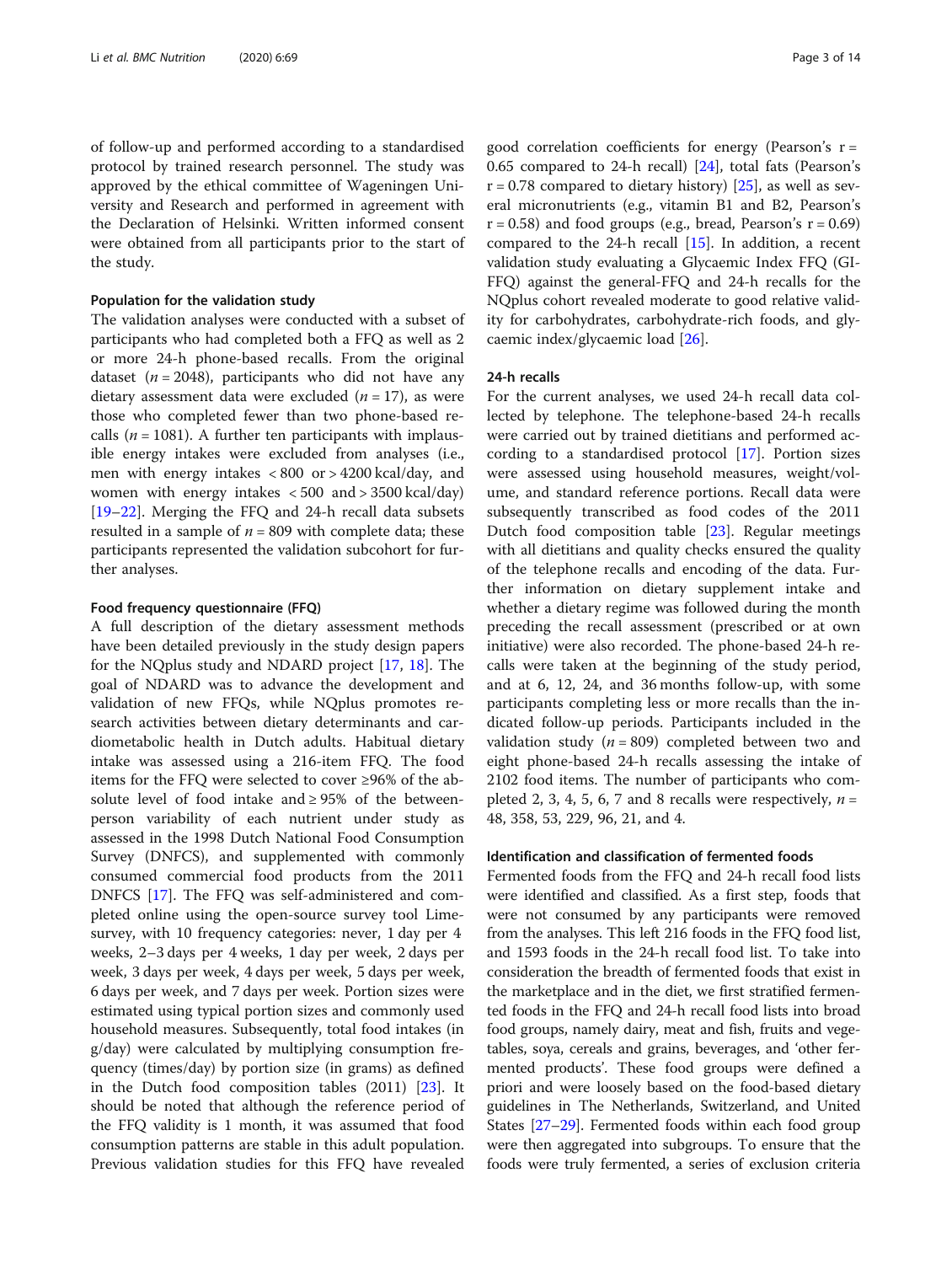were applied. For foods that were traditionally fermented but are typically no longer fermented due to modern food processing (e.g., pickled vegetables), ingredient lists of common grocery store items were consulted, and these foods were included/excluded accordingly. Foods that contained a fermented ingredient (e.g., composite dishes, such as pizza with cheese, chocolate-based confectionaries), processed variations of fermented foods (e.g., chocolate spreads, cheese spreads), and foods that were not fully fermented (e.g., green or black teas that are usually oxidised rather than post-fermented) were classified separately, as 'composite dishes that contain a fermented ingredient' or 'possibly fermented'.

For the validation aspects of this study, we selected fermented foods and food groups that were assessed by both the FFQ and 24-h recall methods, to enable a direct comparison between the two methods. These fermented food groups (and subgroups) included: fermented beverages (coffee, beer, and wine), fermented cereals/grains (brown bread, white bread, wholegrain bread, rye bread, or 'other bread'), fermented dairy (cheese, yoghurt, buttermilk, quark), and chocolate. Additionally, we assessed the intakes of non-fermented dairy (milk, ice cream, butter, cream) and non-fermented soya products. Intakes of these products may be closely related to the intakes of the fermented foods and thus were considered as potentially relevant for future analyses wherein associations between fermented food intake and health will be explored.

#### Statistical analysis

For the recalls, intakes from the total number of recalls per participant (ranging from 2 to 8) were averaged prior to statistical analysis. We calculated both absolute as well as energy-adjusted intakes for food groups, where energy-adjustment was performed using the commonly used residual method [[30\]](#page-13-0). In order to provide comprehensive insight into the different aspects of validity, and to reveal the limitations of each dietary assessment method, a combination of statistical tests were used to assess relative validity [\[31](#page-13-0)]: mean percent difference, quintile cross-classification, correlation coefficient (and attenuation factors), and Bland-Altman. Group-level agreement was first assessed using mean percent difference in energy-adjusted food intake, which was calculated according to the formula:

$$
Difference\ (\%) = \frac{FFQ - Recall}{Recall} * 100
$$

To assess the level of agreement between intakes assessed by the two methods, quintile cross-classification was applied to the mean energy-adjusted intakes for each fermented food group. After defining the quintiles for each food group, the percentage of individuals

classified into the same, adjacent, or extreme quintile for each fermented food group was examined. If more than 50% of the participants were correctly classified in the same or adjacent quintile, with less than 5% grossly misclassified in the extreme quintile, this was interpreted as a good outcome [[31,](#page-13-0) [32\]](#page-13-0).

To determine the strength and direction of the associations, non-parametric Spearman's rank correlation coefficients  $(r<sub>s</sub>)$  were calculated; correlations are shown as crude and energy-adjusted. Correlations coefficients of ≥0.50 were classified as good, 0.20 to 0.49 was considered acceptable, and  $< 0.20$  considered as poor [\[31\]](#page-13-0). While these cut-offs are commonly used, for the 'acceptable' classification, we distinguished between a higher range (0.40 to 0.49) and lower range (0.20 to 0.39), where the higher acceptable range was considered a more rigorous cut-off to take into account the high possibility of correlated errors between the FFQ and recall methods. Attenuation factors were also calculated alongside correlation coefficients, since they are commonly used in epidemiological studies to adjust the association between diet and disease, and help indicate the extent to which diet-disease associations are weakened due to measurement error. Due to the high probability of correlated errors between the FFQ and 24-h recall methods, the attenuation factors are expected to give an incomplete correction of measurement error, and can be inflated [\[33,](#page-13-0) [34\]](#page-13-0). Nevertheless, the use of attenuation factors (based on a 24-h recall method) has been shown to improve the relative risks of dietdisease associations [\[35\]](#page-13-0), which warranted their inclusion in our analyses. A non-linear mixed model was used to obtain attenuation factors for all food groups. From the model parameters, we calculated the attenuation factors  $(\lambda_x)$  using the 24-h recall as a reference method according to methods previously described by Trijsburg et al. [[36](#page-13-0)], and specified in the formula:

$$
\lambda_X = \frac{\beta_x * varT}{\beta_x^2 * varT + \frac{var \varepsilon_{Xij}}{k} + varw_{xi}}
$$

where  $\beta_X$  is the proportional scaling bias of the reference method (X), varT is the variance of the true intake,  $var_{Xi}$ is the variance of the random error of the reference method, and *varw<sub>xi</sub>* indicates the variance of the personspecific bias of the reference method. To obtain the estimates of the attenuation factor for multiple 24-h recalls, the variance of the random error of the method (var $\varepsilon_{Xii}$ ) was divided by the number of measurements  $(k)$  of the reference method.

Finally, Bland-Altman plots were constructed to examine the group-level agreement between the FFQ and recall (i.e., mean of multiple recalls) by plotting the mean measure  $[(FFQ + Recall)/2]$  against the difference in measures (FFQ-Recall) [[37\]](#page-13-0). To visually assess the degree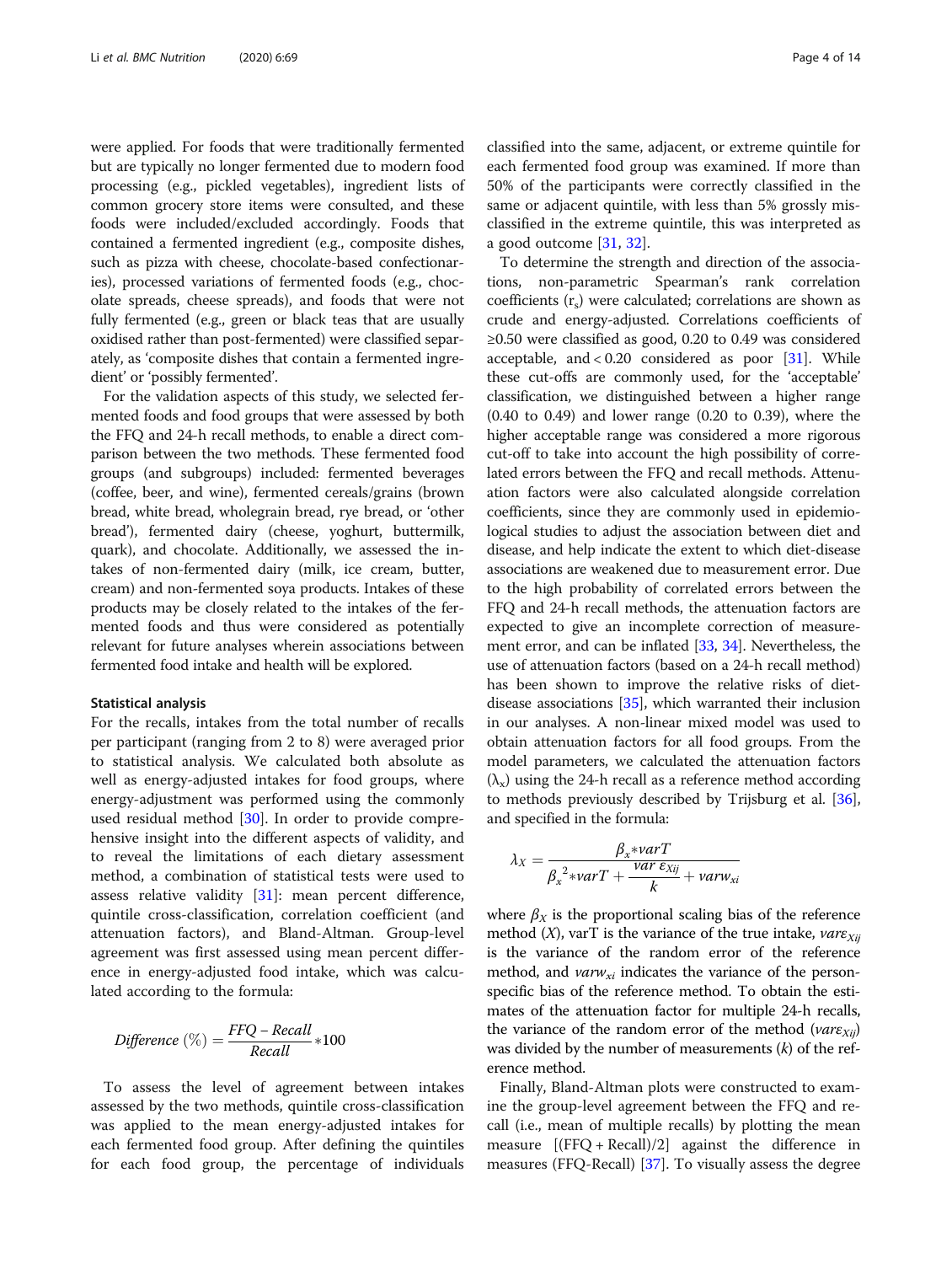of error, additional analyses were added to the plots, including: a line indicating the mean difference, and upper and lower 95% confidence intervals [mean ± (standard deviation of the mean difference\*1.96)]. Additional regression analyses were conducted to detect proportional biases, and evaluate the direction and magnitude of the bias. All analyses were conducted in R, version 3.5.0 [[38\]](#page-13-0), with the exception of quintile cross-classification and Bland-Altman analyses, which were conducted using the statistical package IBM SPSS Statistics for Windows, version 22.0 (IBM Corp., Armonk, N.Y., USA), and the attenuation factors, which were calculated using SAS, version 9.3 (SAS Institute Inc. Cary, NC, USA, 2012). The level of statistical significance was set as  $p \le 0.05$ .

# Results

#### Participants in the validation study

The characteristics of the participants included in the validation study are shown in Table [1.](#page-5-0) Participants had a mean age of  $53 \pm 12$  years, and 53% of the population were men. Approximately 48% of participants (39% of men and 58% of women) had a body mass index (BMI) below  $25 \text{ kg/m}^2$ , while 52% were overweight or obese (61% of men and 42% of women). The majority of participants had a high educational level (65%), had never smoked (52%), and had not followed a diet in the month preceding enrolment to the study (93%). About a fifth of participants had a disease history of hypertension (22%) and high cholesterol (18%), while only a small percentage (less than 5%) had a history of cancer, diabetes, heart attack, and/or stroke.

# Identification of fermented foods in the diet and comparison of mean intakes

The identification and classification of fermented foods from the FFQ and 24-h recall into food groups and subgroups, is provided in Additional file [1](#page-12-0), Table S1. For the FFQ, 39 foods (18%) were classified as fermented, including 5 types of fermented beverages, 12 types of fermented cereals/grains, 3 types of chocolate, 17 types of fermented dairy products, and 2 other fermented products. A further 19 (9%) of foods in the FFQ food list were classified as 'composite dishes that contain a fermented ingredient' or 'possibly fermented'. For the 24-h recall, 247 foods (16%) were classified as fermented, including 20 types of fermented beverages, 95 types of fermented cereals/grains, 20 types of cocoa products, 96 types of fermented dairy, 4 types of fermented fruits/vegetables, 6 types of fermented meat/fish, 4 types of fermented soya, and 2 other fermented products. A further 228 (14%) of foods in the recall food list were classified as 'composite dishes containing a fermented ingredient' or 'possibly fermented'.

Mean energy-adjusted daily intakes and percentage of average daily energy intake for each fermented food group,

the number of consumers per food group, as well as the percent and absolute differences in mean intakes, are presented in Table [2](#page-6-0). The mean daily energy intake as estimated by the FFQ was  $2144$  ( $\pm 505$ ) kcal/day, which was comparable to the energy intake estimated by the 24-h recalls of  $2129$  ( $\pm 444$ ) kcal/day (0.68% difference). Fermented food groups with the highest intakes for both the FFQ and 24-h recall were total fermented beverages (respectively, 606 and 610 g/day; the main contributor was coffee), fermented dairy (respectively, 171 and 176 g/day; the main contributor was yoghurt), and fermented cereals/grains (respectively, 129 and 143 g/day; the main contributor was wholegrain bread). When expressed as a percentage of average daily energy intake, the main contributor changed for total fermented beverages to wine (respectively, 2.6 and 2.8%, for the FFQ and 24-h recall), and for total fermented dairy to cheese (respectively, 4.9 and 5.2%). For fermented cereals/grains, the main contributor remained wholegrain bread (respectively, 9.5 and 9.3%). Taking into account all fermented food groups, the mean percent (and absolute) difference between the FFQ and the 24-h recall data ranged from  $0.3\%$   $(0.1 \text{ g/day})$  for cheeses to 10, 224.4% (41.9 g/day) for buttermilk. Mean intakes were similar between the FFQ and 24-h recall methods for total fermented beverages (percent difference of − 0.7%) and in particular coffee (2.1%), fermented cereals and grains (− 9.7%), with smaller differences for specific assessments of brown bread, wholegrain bread, and rye breads, and total fermented dairy  $(-2.8\%)$ , particularly for cheeses  $(-0.3\%)$ . On the contrary, percent differences in mean intake for buttermilk, quark, and white bread were large (≥53%).

High intake levels of non-fermented dairy foods were also observed in this population (recall 137 g/d and FFQ 153 g/day), the main contributor being milk (Table [2](#page-6-0)). While the percent difference in mean intakes was similar for butter (0.7%), a larger difference was observed for cream  $(-62.5%)$  and non-fermented soya  $(-15.9%).$ 

Compared to group level percent differences in means, higher individual level percent differences in means was observed for total energy as well as multiple fermented food groups, with the most striking contrasts observed for beer, brown bread, white bread, rye bread, 'other bread', fermented dairy, cheeses, yoghurts, and buttermilk (Additional file [2](#page-12-0), Table S2). Meanwhile, for wine, total fermented cereals/ grains, quark, and ice cream, the mean percent differences on an individual level were improved. From the nonfermented food groups evaluated, milk and soya had large differences between percent differences in means determined on an individual compared to group level.

### Quintile cross-classification

The degree of potential misclassification of fermented foods was examined using quintile cross-classification (Table [3](#page-7-0)). All fermented food groups were characterised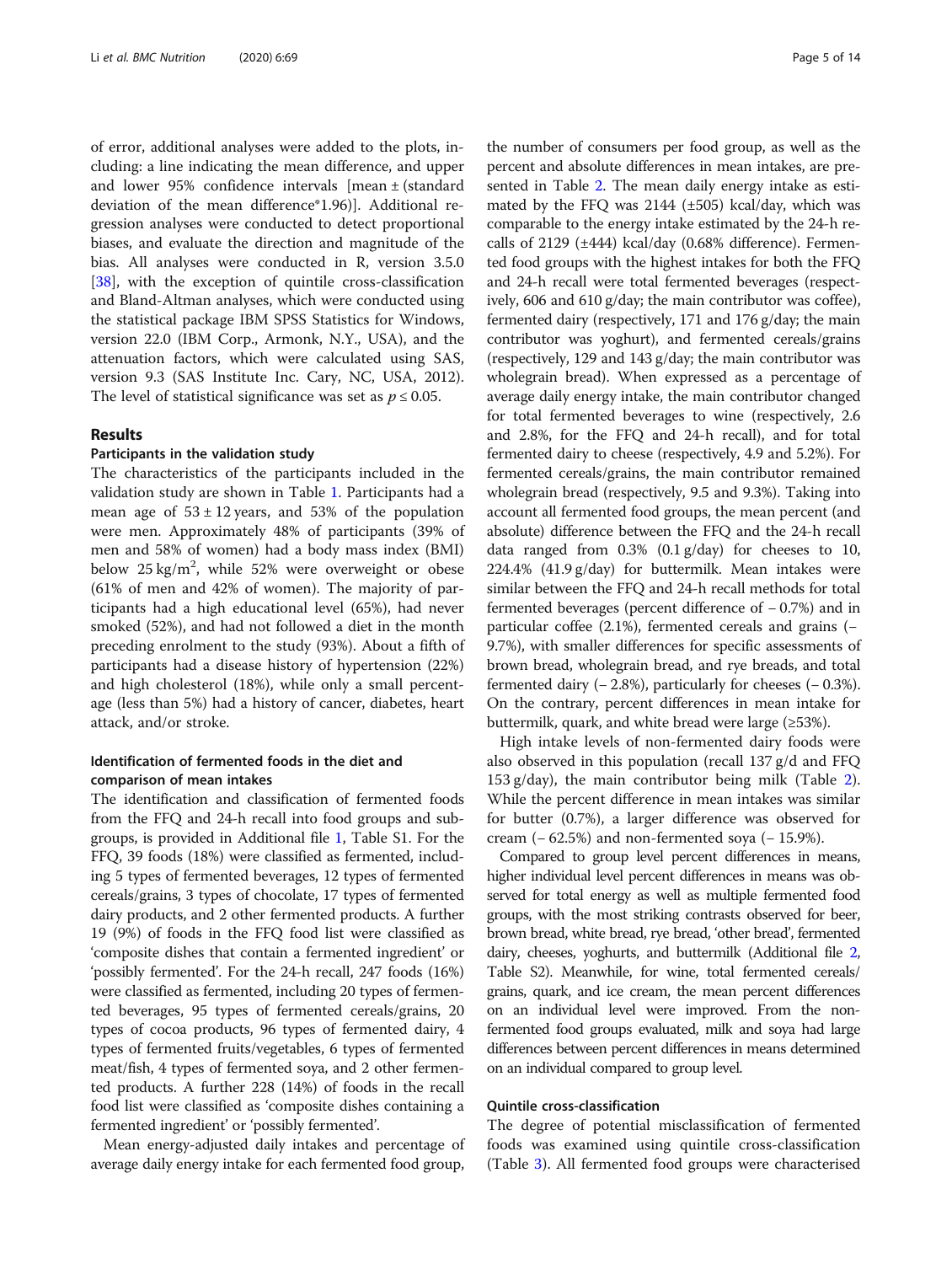# <span id="page-5-0"></span>Table 1 General Characteristics of the Participants Included in the Validation Study

|                                          | All $(n = 809)$    | Men $(n = 425)$    | Women $(n = 384)$  |
|------------------------------------------|--------------------|--------------------|--------------------|
| Age, years                               | $53.1 \pm 11.9$    | $55.5 \pm 11.0$    | $50.4 \pm 12.2$    |
| BMI, kg/m <sup>2</sup>                   | $25.6 \pm 3.8$     | $26.1 \pm 3.3$     | $25.0 \pm 4.2$     |
| <b>BMI</b> category                      |                    |                    |                    |
| $<$ 25 kg/m <sup>2</sup>                 | 387 (48)           | 165 (39)           | 222 (58)           |
| $\geq$ 25 kg/m <sup>2</sup>              | 421 (52)           | 259 (61)           | 162 (42)           |
| Waist circumference, cm                  | $90.7 \pm 12.0$    | $95.9 \pm 10.3$    | $84.8 \pm 11.1$    |
| Education, n (%)                         |                    |                    |                    |
| Low                                      | 54 (7)             | 31(7)              | 23(6)              |
| Intermediate                             | 223 (28)           | 109 (26)           | 114(30)            |
| High                                     | 529 (65)           | 285 (67)           | 244 (64)           |
| Smoking status, n (%)                    |                    |                    |                    |
| Never                                    | 364 (52)           | 170 (45)           | 194 (60)           |
| Former                                   | 270 (39)           | 163 (44)           | 107 (33)           |
| Current                                  | 65 (9)             | 41 (11)            | 24(7)              |
| Disease history, n (%)                   |                    |                    |                    |
| Cancer                                   | 44 (5)             | 17(4)              | 27(7)              |
| Diabetes                                 | 21(3)              | 15(4)              | 6(2)               |
| Heart attack                             | 16(2)              | 12(3)              | 4(1)               |
| Hypertension                             | 179 (22)           | 101(24)            | 78 (20)            |
| High cholesterol                         | 147 (18)           | 92 (22)            | 55 (14)            |
| Stroke                                   | 9(1)               | 8(2)               | 1(0)               |
| Diet during month preceding study, n (%) |                    |                    |                    |
| No                                       | 749 (93)           | 402 (94)           | 347 (91)           |
| Yes, always                              | 28(3)              | 8(2)               | 20(5)              |
| Yes, sometimes                           | 31(4)              | 15(4)              | 16(4)              |
| Energy, kcal/day                         |                    |                    |                    |
| <b>FFQ</b>                               | $2143.7 \pm 504.8$ | $2344.6 \pm 509.7$ | $1921.3 \pm 394.5$ |
| 24-h Recall <sup>a</sup>                 | $2129.2 \pm 444.2$ | $2315.2 \pm 451.2$ | $1923.4 \pm 331.5$ |
| Protein, g/day                           |                    |                    |                    |
| <b>FFQ</b>                               | $77.4 \pm 17.7$    | $83.4 \pm 17.7$    | $70.7 \pm 15.1$    |
| 24-h Recall <sup>a</sup>                 | $82.6 \pm 18.4$    | $89.8 \pm 18.6$    | $74.6 \pm 14.5$    |
| Fat, g/day                               |                    |                    |                    |
| <b>FFQ</b>                               | $85.4 \pm 25.9$    | $93.1 \pm 27.1$    | $76.9 \pm 21.6$    |
| 24-h Recall <sup>a</sup>                 | $81.6 \pm 21.7$    | $87.7 \pm 22.8$    | $74.7 \pm 18.1$    |
| Carbohydrates, g/day                     |                    |                    |                    |
| <b>FFQ</b>                               | $231.6 \pm 61.1$   | $251.7 \pm 63.5$   | $209.4 \pm 49.6$   |
| 24-h Recall <sup>a</sup>                 | $230.8 \pm 58.0$   | $249.1 \pm 62.2$   | $210.5 \pm 44.8$   |
| Fibre, g/day                             |                    |                    |                    |
| <b>FFQ</b>                               | $25.0 \pm 6.8$     | $26.1\pm7.3$       | $23.8 \pm 5.9$     |
| 24-h Recall <sup>a</sup>                 | $23.4 \pm 6.8$     | $24.5 \pm 7.1$     | $22.1 \pm 6.2$     |

BMI Body mass index, FFQ Food frequency questionnaire, SD Standard deviation

Values are presented as mean ± SD, unless otherwise specified. Missing values: BMI (n = 1), waist circumference (n = 1), education (n = 3), smoking status (n = 110), diet during last month (*n* = 1)<br><sup>a</sup>Mean of multiple 24-h recalls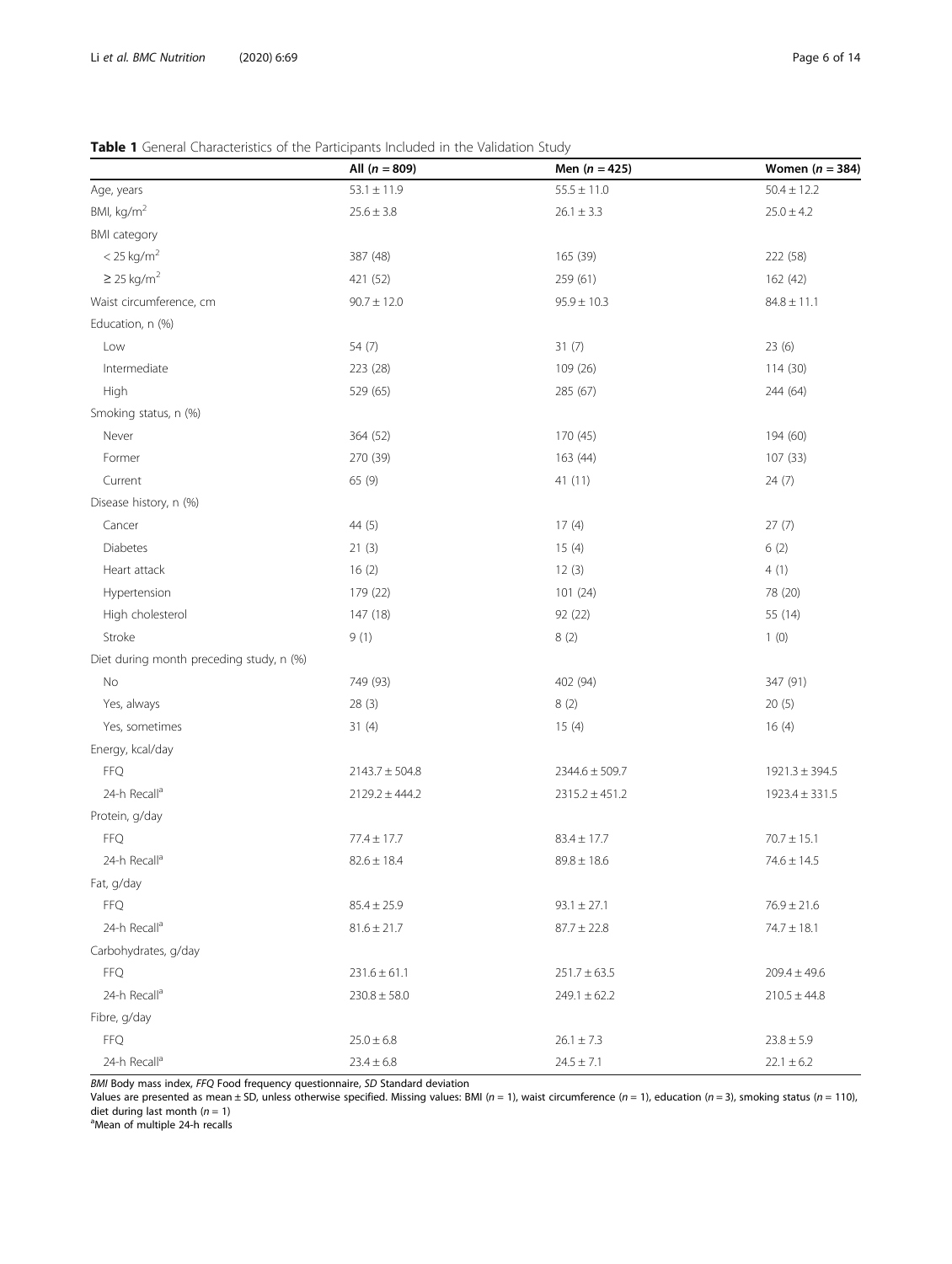|                          | <b>FFQ</b>        |       |           | 24-h Recall       |       |                  | % Difference                                               |
|--------------------------|-------------------|-------|-----------|-------------------|-------|------------------|------------------------------------------------------------|
|                          | Mean <sup>a</sup> | SD    | Consumers | Mean <sup>a</sup> | SD    | <b>Consumers</b> | in group<br>means<br>(absolute<br>difference) <sup>b</sup> |
| Energy, kcal/day         | 2143.7            | 504.8 | 809       | 2129.2            | 444.2 | 809              | 0.7(14.5)                                                  |
| Fermented beverages      | 605.5 (4.5%)      | 376.7 | 782       | 609.6 (5.5%)      | 371.8 | 774              | $-0.7$ $(-4.1)$                                            |
| Coffee                   | 457.6 (0.2%)      | 303.0 | 744       | 448.3 (0.8%)      | 287.9 | 742              | 2.1(9.3)                                                   |
| Beer                     | 82.8 (1.7%)       | 163.0 | 436       | 85.7 (1.8%)       | 174.4 | 267              | $-3.3$ $(-2.9)$                                            |
| Wine                     | 65.0 (2.6%)       | 88.5  | 613       | 75.3 (2.8%)       | 100.0 | 507              | $-13.7$ $(-10.3)$                                          |
| Fermented cereals/grains | 128.7 (15.0%)     | 52.1  | 806       | 142.6 (17.3%)     | 52.7  | 805              | $-9.7$ ( $-13.9$ )                                         |
| Brown bread              | 23.9 (2.6%)       | 36.0  | 535       | 24.6 (2.9%)       | 33.1  | 464              | $-2.6$ $(-0.7)$                                            |
| White bread              | $8.7(1.1\%)$      | 15.6  | 531       | 18.6 (2.3%)       | 29.2  | 418              | $-53.4 (-9.9)$                                             |
| Wholegrain bread         | 82.4 (9.5%)       | 52.4  | 760       | 79.4 (9.3%)       | 55.5  | 723              | 3.8(3)                                                     |
| Rye bread                | 3.3 (0.3%)        | 9.5   | 262       | 3.2(0.3%)         | 11.7  | 103              | 5.1(0.1)                                                   |
| Other bread              | 8.6 (1.1%)        | 14.3  | 274       | $7.7(1.0\%)$      | 15.5  | 271              | 10.8(0.9)                                                  |
| Pastries                 | $1.8(0.4\%)$      | 4.3   | 368       | $2.2(0.4\%)$      | 6.7   | 117              | $-16.4 (-0.4)$                                             |
| Chocolate                | 5.6 (1.4%)        | 7.9   | 715       | $9.0(2.2\%)$      | 10.8  | 575              | $-37.4 (-3.4)$                                             |
| Fermented dairy          | 170.6 (8.2%)      | 125.3 | 804       | 175.5 (8.5%)      | 129.8 | 795              | $-2.8$ $(-4.9)$                                            |
| Cheeses                  | 31.6 (4.9%)       | 25.2  | 785       | 31.7 (5.2%)       | 20.4  | 761              | $-0.3$ $(-0.1)$                                            |
| Yoghurts                 | 93.7 (2.5%)       | 90.5  | 704       | 81.8 (2.0%)       | 90.3  | 586              | 14.6 (11.9)                                                |
| Quark                    | $3.0(0.1\%)$      | 16.5  | 60        | 13.9 (0.5%)       | 34.2  | 207              | $-78.6$ $(-10.9)$                                          |
| Buttermilk               | 42.3 (0.6%)       | 75.1  | 316       | $0.4(0.01\%)$     | 7.3   | 3                | 10,224.4 (41.9)                                            |
| Non-fermented dairy      | 152.7 (5.5%)      | 136.1 | 802       | 136.8 (5.5%)      | 132.4 | 752              | 11.7(15.9)                                                 |
| Butter                   | 3.0 (1.0%)        | 7.7   | 309       | 3.0 (1.0%)        | 6.0   | 308              | 0.8(0)                                                     |
| Cream                    | 3.0 (0.4%)        | 7.1   | 685       | 7.9 (0.7%)        | 13.4  | 444              | $-62.5$ $(-4.9)$                                           |
| Ice cream                | 6.1(0.7%)         | 9.1   | 520       | 7.8 (0.9%)        | 14.7  | 242              | $-22.0$ $(-1.7)$                                           |
| Milk                     | 140.7 (3.5%)      | 136.1 | 691       | 115.6 (2.6%)      | 131.9 | 591              | 21.7(25.1)                                                 |
| Non-fermented soya       | 9.3 (0.3%)        | 34.3  | 683       | 11.1 (0.3%)       | 46.4  | 92               | $-15.9$ $(-1.8)$                                           |

#### <span id="page-6-0"></span>Table 2 Mean Intake of Fermented and Non-Fermented Products Assessed by FFQ and 24-Hour Recalls

FFQ Food frequency questionnaire, SD Standard deviation

<sup>a</sup>Mean energy-adjusted intakes for the entire validation sample. Values are in g/day (and as % average daily energy intake) ( $n = 809$ )

 $P$ Percent difference is calculated using [(FFQ - Recall)/Recall]  $\times$  100% for each food or food group. For comparison, the absolute difference (FFQ - Recall) is also provided

by over 50% of participants being classified into the same or adjacent quintile of intake, confirming good ranking ability (ranging from 57.8% for buttermilk to 88.5% for total fermented beverages). Furthermore, for total fermented beverages, coffee, and wine, almost 50% of participants were classified in the same quintile for both methods. While misclassification in the extreme quintiles was relatively low across the total fermented food groups (0.4–3.8%), a greater proportion of participants (5.3 to 6.8%) were grossly misclassified for some individual fermented foods including brown bread, 'other bread', pastries, quark, and buttermilk.

Non-fermented dairy and soya food groups also had good agreement between dietary assessment tools in the quintile cross-classification, with over 50% of participants classified into the same or adjacent quintile of intake (Table [3](#page-7-0)). However, for cream and ice cream, a

relatively higher percentage (5.4 and 5.7%, respectively) were misclassified into the extreme quintiles.

#### Spearman's correlations

Crude Spearman's correlation coefficients ranged from to 0.10 (buttermilk) to 0.80 (fermented beverages) (Table [3\)](#page-7-0). Energy-adjustment slightly increased the correlation coefficient for brown bread, white bread, 'other bread', pastries, chocolate, total fermented dairy, cheeses, quark, and buttermilk, and slightly decreased the correlation coefficient for other fermented food groups. Strong correlations ( $r_s \geq 0.50$ ) for both crude and energy-adjusted intakes were obtained for fermented beverages (including coffee, beer, wine), fermented cereals/grains (including wholegrain bread), and fermented dairy (including yoghurts). Correlation coefficients in the higher acceptable range were obtained for rye bread and cheeses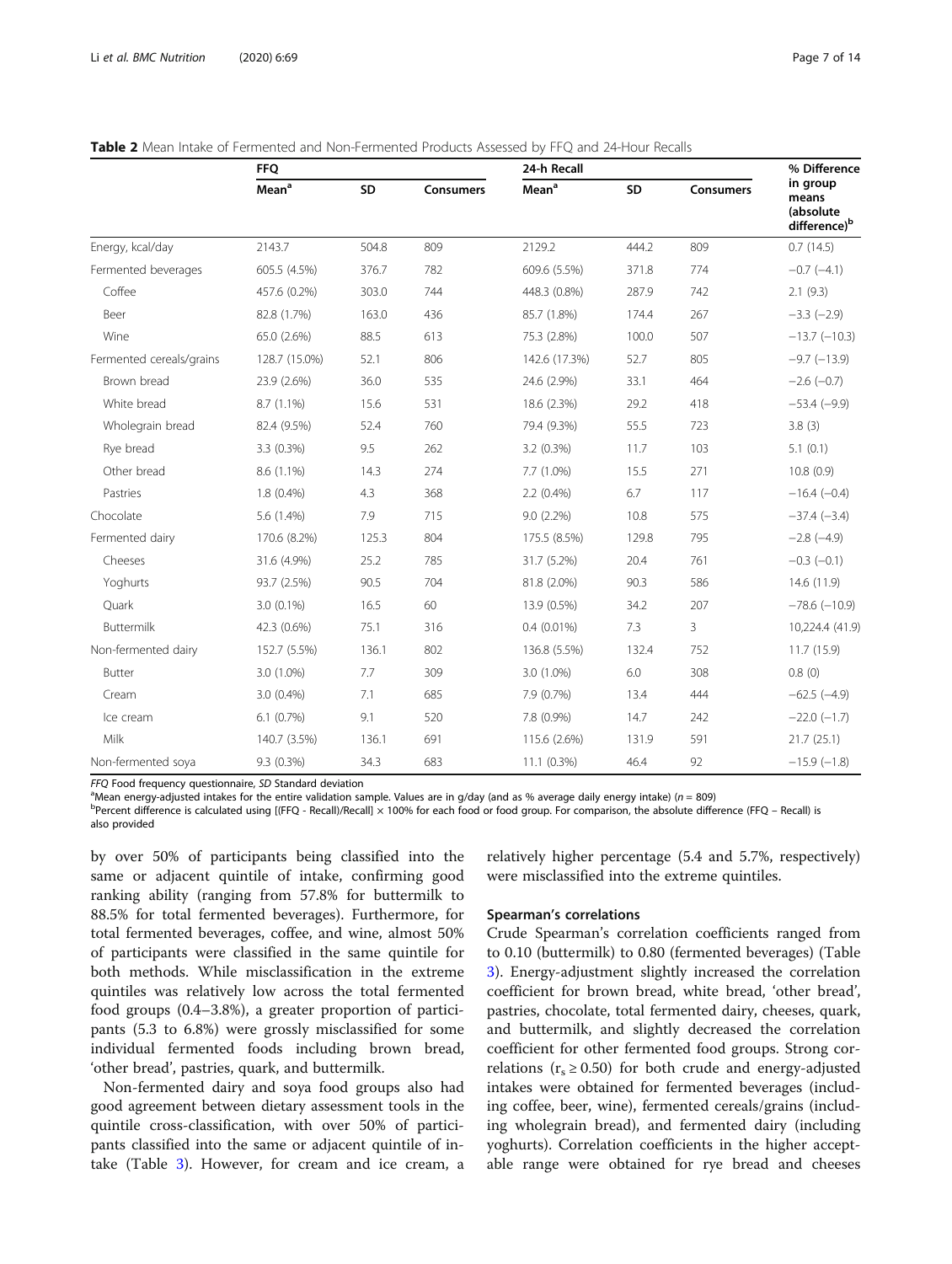|                          |      | Agreement of Quintiles for Food Group Intake <sup>a</sup> | Spearman's Rank Correlation Coefficient (r <sub>s</sub> ) |           |                 |
|--------------------------|------|-----------------------------------------------------------|-----------------------------------------------------------|-----------|-----------------|
| <b>Food Group</b>        |      | Same Quintile (%) Adjacent Quintile (%)                   | Extreme Quintile (%) <sup>b</sup>                         | Crude     | Energy-Adjusted |
| Fermented beverages      | 47.6 | 40.9                                                      | 0.4                                                       | $0.80**$  | $0.78***$       |
| Coffee                   | 48.8 | 37.2                                                      | 0.9                                                       | $0.76***$ | $0.74***$       |
| Beer                     | 39.9 | 35.0                                                      | 1.7                                                       | $0.67***$ | $0.53**$        |
| Wine                     | 46.4 | 38.9                                                      | 0.3                                                       | $0.76***$ | $0.74***$       |
| Fermented cereals/grains | 38.1 | 41.3                                                      | 1.2                                                       | $0.68***$ | $0.63***$       |
| Brown bread              | 30.3 | 34.9                                                      | 6.2                                                       | $0.25***$ | $0.28**$        |
| White bread              | 35.2 | 34.5                                                      | 4.7                                                       | $0.33***$ | $0.35***$       |
| Wholegrain bread         | 38.8 | 37.9                                                      | 1.9                                                       | $0.61***$ | $0.55***$       |
| Rye bread                | 33.9 | 34.2                                                      | 3.0                                                       | $0.43**$  | $0.42***$       |
| Other bread              | 28.1 | 32.1                                                      | 6.8                                                       | $0.11***$ | $0.17***$       |
| Pastries                 | 29.2 | 33.7                                                      | 5.4                                                       | $0.20**$  | $0.27***$       |
| Chocolate                | 27.8 | 39.8                                                      | 3.8                                                       | $0.36***$ | $0.38***$       |
| Fermented dairy          | 43.1 | 40.2                                                      | 0.9                                                       | $0.68***$ | $0.69***$       |
| Cheeses                  | 32.9 | 38.1                                                      | 2.2                                                       | $0.46***$ | $0.47**$        |
| Yoghurts                 | 34.5 | 41.5                                                      | 1.7                                                       | $0.56***$ | $0.55***$       |
| Quark                    | 30.2 | 36.3                                                      | 5.3                                                       | $0.13***$ | $0.31***$       |
| <b>Buttermilk</b>        | 25.2 | 32.6                                                      | 5.6                                                       | $0.10***$ | $0.18***$       |
| Non-fermented dairy      | 40.9 | 41.5                                                      | 0.9                                                       | $0.68***$ | $0.67***$       |
| Butter                   | 36.6 | 37.6                                                      | 2.5                                                       | $0.48**$  | $0.51***$       |
| Cream                    | 28.7 | 30.5                                                      | 5.4                                                       | $0.20**$  | $0.21***$       |
| Ice cream                | 26.1 | 35.1                                                      | 5.7                                                       | $0.23***$ | $0.21***$       |
| Milk                     | 40.9 | 41.9                                                      | 1.1                                                       | $0.67***$ | $0.66***$       |
| Non-fermented soya       | 34.1 | 36.0                                                      | 4.1                                                       | $0.40**$  | $0.41***$       |

<span id="page-7-0"></span>Table 3 Quintile Cross-Classification and Spearman's Correlations for Fermented and Non-Fermented Foods

FFQ Food frequency questionnaire. \*\*,  $p < 0.01$ .

<sup>a</sup>Mean energy-adjusted intake values for each food group were used to divide participants into quintiles

<sup>b</sup>Percentage of 1st quintile participants in the FFQ classified into the 5th quintile in the recall, or vice versa

 $(0.40 \le r_s \le 0.49)$ , while correlation coefficients in the lower acceptable range were found for brown bread, white bread, pastries, and chocolate  $(0.20 \le r_s \le 0.39)$ . Only for three fermented foods ('other bread', quark, buttermilk) was the correlation coefficient was less than 0.20. All correlations were statistically significant ( $p <$ 0.01). Crude and energy-adjusted attenuation factors for two 24-h recall replicates were consistently high for fermented beverages (0.81), coffee (0.85), beer (0.71), wine (0.64), while moderate values were observed in the range of attenuation factors for fermented cereals/grains (0.51), wholegrain bread (0.47), rye bread (0.54), fermented dairy (0.52), cheese (0.42), and yoghurts (0.53) (Additional file [3,](#page-12-0) Table S3). In comparison, lower values in the range of attenuation factors were obtained for brown bread (0.28), white bread (0.26), 'other bread' (0.19), pastries  $(0.23)$ , chocolate  $(0.32)$ , and quark  $(0.14)$ . For buttermilk, accurate attenuation factors could not be calculated due to the low variance of the person-specific biases compared to the within- and between-person variances. As expected, for all food groups, attenuation factors improved with increasing replicates of the reference 24-h recall from two (0.14–0.86) to eight (0.24– 1.0). Energy-adjustment had little effect on the attenuation factors. Sex-specific correlation coefficients (crude and energy-adjusted) were similar compared to those obtained for the total population, as well as between men and women, for virtually all fermented food groups (Additional file [6](#page-12-0), Table S4). Energy-adjustment generally had a negligible effect on the sex-specific correlation coefficients, but were amplified for less commonly consumed foods, in the positive (i.e., other bread and buttermilk in men, quark and other bread in women) or negative direction (i.e., rye bread and quark in men, buttermilk in women).

Similarly, for non-fermented food groups, strong correlations were obtained for non-fermented dairy, including milk, while acceptable correlations were obtained for butter and non-fermented soya (in the higher range), and ice cream and cream (in the lower range) (Table 3).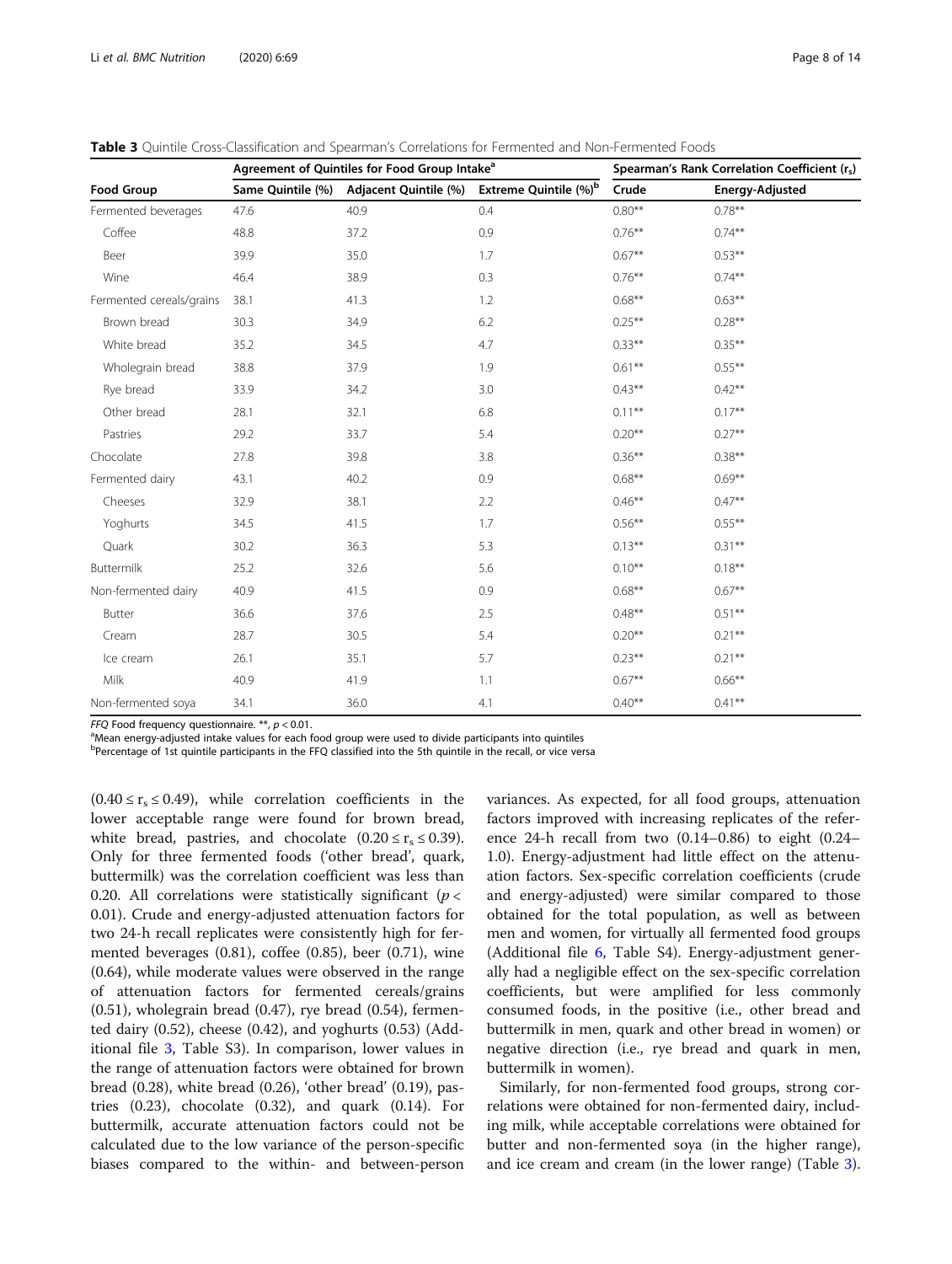The crude and energy-adjusted attenuation factors obtained were high for non-fermented dairy (0.69–0.98) and butter (0.65–0.97), moderate for milk (0.57–0.72) and non-fermented soya (0.6–0.76), and lower for cream (0.32–0.5) and ice cream (0.18–0.63) (Additional file [3](#page-12-0), Table S3). Sex-specific correlation coefficients (crude and energy-adjusted) for non-fermented food groups were similar compared to those obtained for the total population, as well as between men and women (Additional file [6,](#page-12-0) Table S4).

#### Bland-Altman analyses

The results of the Bland-Altman analyses revealed good agreement in group-level intakes for total fermented beverages, including coffee and beer (Additional file [2](#page-12-0), Table S2). Good agreement was also demonstrated for brown bread, wholegrain bread, rye bread, 'other bread', pastries, chocolate, fermented dairy, and cheeses (mean difference between − 0.1 to 9.3 g/day;  $p_{difference} \ge 0.05$ ). However, for wine, total fermented cereals/grains, white bread, chocolate, yoghurts, quark, and buttermilk, significant differences were found between the two dietary assessment methods (mean difference between − 3.4 to 41.9, p<sub>difference</sub> < 0.0001). The results of the regression analyses further revealed a significant amount of proportional bias for wine, white bread, rye bread, pastries, chocolate, cheese, quark, and buttermilk  $(p_{slope} < 0.0001)$ . For certain foods (wine, white bread, pastries, chocolate, cheese, and quark), the FFQ tended to consistently underestimate their consumption compared to the 24-h recalls, while intakes were overestimated for others (rye bread and buttermilk). A small bias for coffee, beer, brown bread, and 'other bread' was also observed ( $p <$ 0.05) (Additional file [2](#page-12-0), Table S2). These results were also confirmed visually in the Bland-Altman plots for the main fermented food groups (Fig. [1\)](#page-9-0) and subgroups (Additional file [4](#page-12-0), Figure S1).

For non-fermented foods, good agreement between dietary assessment methods was demonstrated for butter and non-fermented soya (mean difference between 0.02 to − 1.8;  $p \ge 0.05$ ), while poor agreement was revealed for total non-fermented dairy, cream, ice cream, and milk (mean difference between  $-4.9$  to 25.1;  $p_{difference} < 0.0001$ ) (Additional file [2](#page-12-0), Table S2). The results of the regression analyses demonstrated significant proportional bias for butter, cream, ice cream, and non-fermented soya (pslope < 0.0001) (Table [1](#page-5-0) and Additional file [5](#page-12-0), Figure S2).

#### Summary of validity assessment

A summary assessment of the different aspects of validity between the FFQ and 24-h recall methods is provided in Table [4](#page-10-0).

#### **Discussion**

# Consumption of fermented foods by adults in the **Netherlands**

While it has been previously estimated that 5 to 40% of foods in the human diet are fermented [[39](#page-13-0)], a quantitative evaluation of the contribution of fermented foods to the human diet had not been conducted prior to this report. Based on the present analysis, approximately 16 to 18% of foods consumed in this population are fermented food items, while a further 9 to 14% are composite dishes that contain a fermented ingredient, indicating that there is a high prevalence of fermented foods in the Dutch diet. These estimates are also likely to be valid for other countries (in Europe or worldwide) in which primarily Western diets are consumed.

# Reliability of the current FFQ for estimating fermented food intake

In the present study, we also assessed the relative validity of a FFQ compared to multiple 24-h recalls for estimating the intake of fermented foods in a Dutch adult population. Using a combination of validation methods, including percent difference, quintile cross-classification, Spearman's correlation, and Bland-Altman plots, fermented food groups that had acceptable or good validity across all measures included total fermented beverages, coffee, wholegrain bread, rye bread, fermented dairy, and cheese. From the non-fermented food groups that were assessed, butter was the only food with uniformly good/ acceptable validity. In addition, wine, beer, fermented cereals/grains, white bread, chocolate, yoghurts, nonfermented dairy, milk, and non-fermented soya all had good ranking ability (as indicated by the strong correlation coefficients and high agreement in quintile crossclassification), albeit poor parametric assessment of differences (as indicated by the low agreement in percent difference and Bland-Altman).

Fermented foods with the highest consumption levels included coffee  $({\sim}453 \text{ g/day}; \sim 0.5\%$  of daily energy intake), yoghurts  $({\sim 88 \text{ g/day}}; {\sim 2.3\%}$  of daily energy intake), beer  $({\sim 84 \text{ g/day}}; {\sim 1.8\%}$  of daily energy intake), wholegrain bread ( $\sim 81$  g/day;  $\sim 9.4\%$  of daily energy intake), wine  $({\sim}65 \text{ g/day}; {\sim}2.7\%$  of daily energy intake), and cheese  $\left(\sim 32 \frac{\text{g}}{\text{day}}\right)$ ;  $\sim 5.1\%$  of daily energy intake). These foods, with the exception of coffee, also correspond to the top fermented foods contributing to total daily energy intake in this study. Comparing our findings to studies in other European populations, mean daily intakes were similar for coffee (404 g/day), bread products (64 to 146 g/day), butter (5 g/day), cheese (25 to 58 g/ day), yoghurt (95 g/day), and soya products (6 to  $10 \text{ g}/$ day) [[12](#page-13-0), [13,](#page-13-0) [15,](#page-13-0) [40](#page-13-0)]; however, milk consumption in our study is a little lower than previously reported (220 to  $230 \text{ g/day}$  [\[12](#page-13-0), [13,](#page-13-0) [15](#page-13-0)]. As indicated previously, the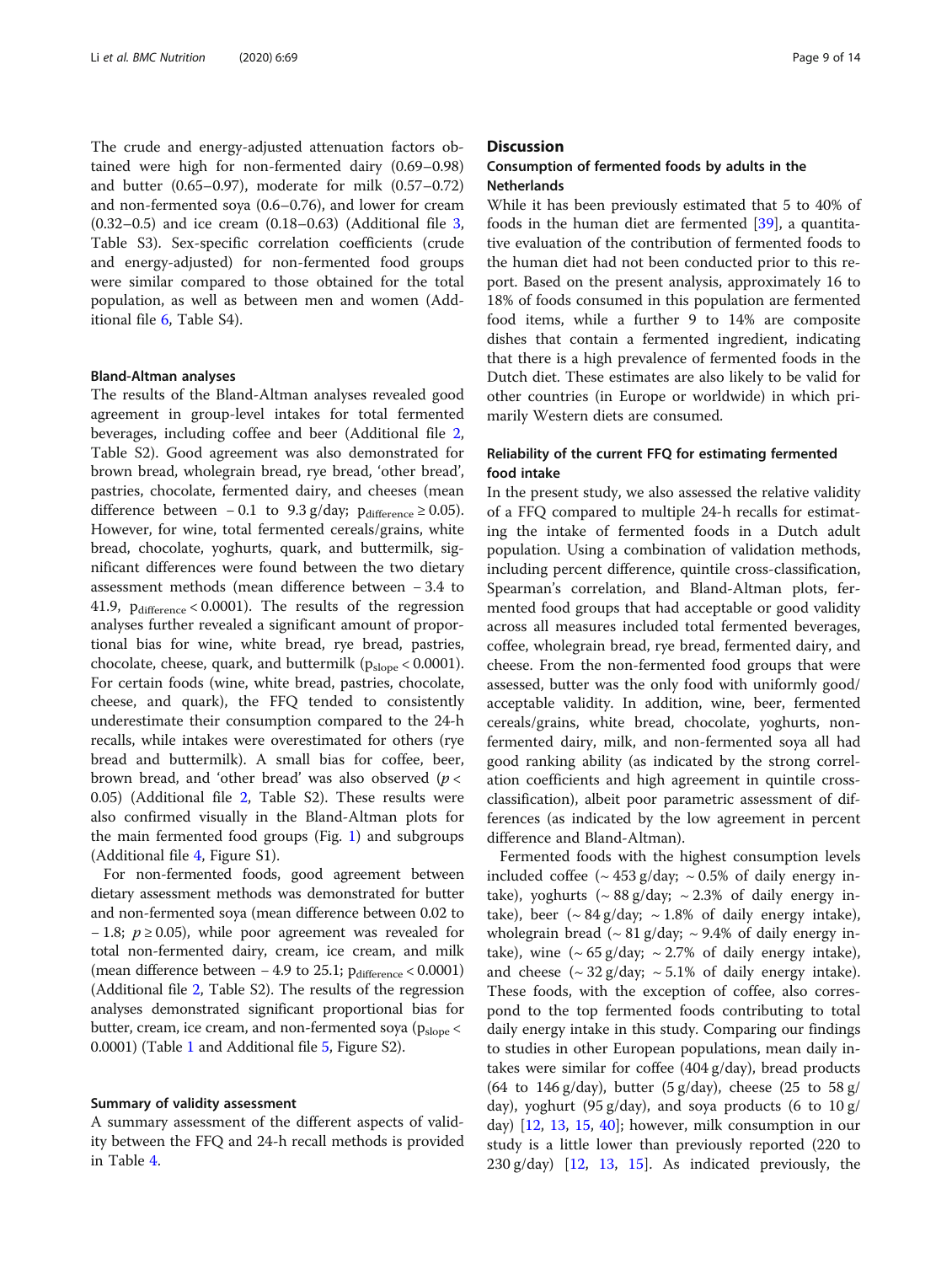<span id="page-9-0"></span>

comparison of mean energy-adjusted daily intakes for the fermented food groups revealed group-level differences ranging from 0.3% (for cheeses) to 10,224% (for buttermilk). Foods that are consumed by the majority of the population on a regular basis, such as coffee, bread, and cheeses, showed comparable intakes for 24-recall and FFQ assessments (− 0.3 to 9.7%), which was expected. The most striking differences in mean intakes were for buttermilk and quark (10,224 and − 78.6%, respectively), which might be a consequence of the difference in number of consumers between the FFQ and recall for these foods (60 vs. 207 for quark, 316 vs. 3 for buttermilk). Moreover, the results of both comparison of mean intakes and Bland-Altman revealed that intakes for most fermented food groups were slightly underestimated by the FFQ when compared to the 24-h recalls, which is expected

since the 24-h recall, by design, generally captures a greater proportion of the diet than the FFQ.

Since a critical measure of success for an FFQ is its ability to accurately rank individuals into high- and lowintakes based on their habitual diet [[13\]](#page-13-0), we evaluated ranking ability using both Spearman's correlation and quintile cross-classification. High Spearman's correlation coefficients ( $r_s \ge 0.50$ ) were obtained for all fermented beverage groups (total fermented beverages, coffee, beer, wine), total fermented cereals/grains, wholegrain bread, total fermented dairy, yoghurts, total non-fermented dairy, and milk. Since the use of different dietary assessment instruments in distinct populations could affect results, we compared our results with those obtained from other studies for similar food groups. Streppel et al. [[15](#page-13-0)]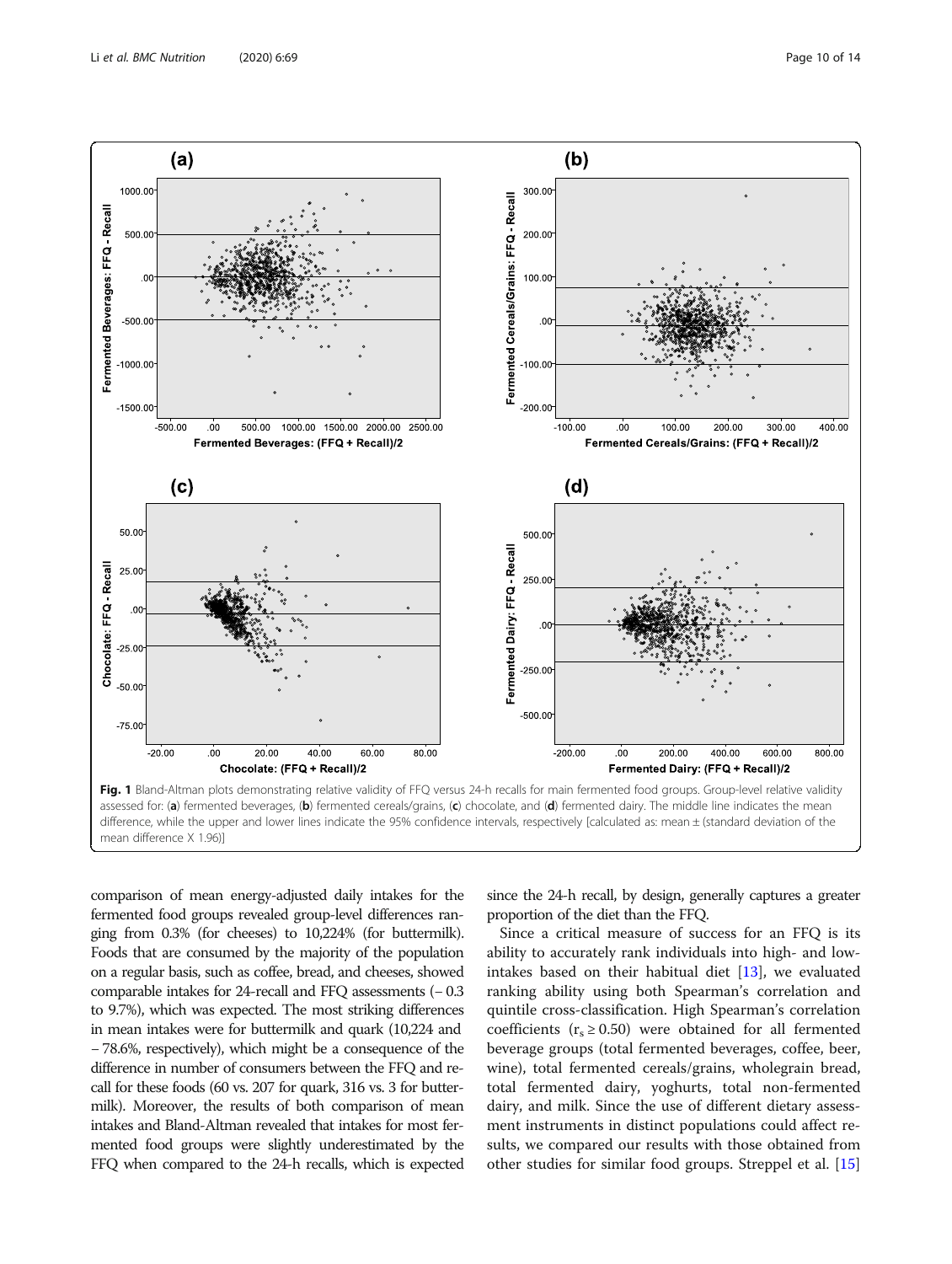| Method                            | % Difference                               | <b>Correlation Coefficient</b>                                                                        | <b>Quintile Cross-Classification</b>                                                                                                         | Bland-Altman <sup>a</sup>                                |
|-----------------------------------|--------------------------------------------|-------------------------------------------------------------------------------------------------------|----------------------------------------------------------------------------------------------------------------------------------------------|----------------------------------------------------------|
| Aspect of<br>Validity<br>Measured | Agreement<br>(group level)                 | Strength and direction of association Agreement (individual level)<br>(individual level)              |                                                                                                                                              | Presence, direction, and<br>extent of bias (group level) |
| Interpretation<br>Criteria        | Acceptable:<br>0.0 to 10.0%<br>Poor: > 10% | Good: ≥0.50<br>Acceptable: 0.20 to 0.39 (lower<br>range); 0.40 to 0.49 (higher range)<br>Poor: < 0.20 | Good: ≥50% in same/adjacent<br>quintile; $\leq$ 5% in extreme quintile<br>Poor: < 50% in same/adjacent<br>quintile; > 5% in extreme quintile | Good: $p > 0.05$<br>Poor: $p \leq 0.05$                  |
| Fermented<br>beverages            | Acceptable                                 | Good                                                                                                  | Good                                                                                                                                         | Good                                                     |
| Coffee                            | Acceptable                                 | Good                                                                                                  | Good                                                                                                                                         | Good (bias)                                              |
| Beer                              | Poor                                       | Good                                                                                                  | Good                                                                                                                                         | Good (bias)                                              |
| Wine                              | Poor                                       | Good                                                                                                  | Good                                                                                                                                         | Poor (bias)                                              |
| Fermented<br>cereals/grains       | Acceptable                                 | Good                                                                                                  | Good                                                                                                                                         | Poor                                                     |
| Brown bread                       | Acceptable                                 | Acceptable (low)                                                                                      | Poor                                                                                                                                         | Good (bias)                                              |
| White bread                       | Poor                                       | Acceptable (low)                                                                                      | Good                                                                                                                                         | Poor (bias)                                              |
| Wholegrain<br>bread               | Acceptable                                 | Good                                                                                                  | Good                                                                                                                                         | Good                                                     |
| Rye bread                         | Acceptable                                 | Acceptable (high)                                                                                     | Good                                                                                                                                         | Good (bias)                                              |
| Other bread                       | Poor                                       | Poor                                                                                                  | Poor                                                                                                                                         | Good (bias)                                              |
| Pastries                          | Poor                                       | Acceptable (low)                                                                                      | Poor                                                                                                                                         | Good (bias)                                              |
| Chocolate                         | Poor                                       | Acceptable (low)                                                                                      | Good                                                                                                                                         | Poor (bias)                                              |
| Fermented dairy                   | Acceptable                                 | Good                                                                                                  | Good                                                                                                                                         | Good                                                     |
| Cheese                            | Acceptable                                 | Acceptable (high)                                                                                     | Good                                                                                                                                         | Good (bias)                                              |
| Yoghurts                          | Poor                                       | Good                                                                                                  | Good                                                                                                                                         | Poor                                                     |
| Quark                             | Poor                                       | Poor                                                                                                  | Poor                                                                                                                                         | Poor (bias)                                              |
| Buttermilk                        | Poor                                       | Poor                                                                                                  | Poor                                                                                                                                         | Poor (bias)                                              |
| Non-fermented<br>dairy            | Poor                                       | Good                                                                                                  | Good                                                                                                                                         | Poor                                                     |
| Butter                            | Acceptable                                 | Acceptable (high)                                                                                     | Good                                                                                                                                         | Good (bias)                                              |
| Cream                             | Poor                                       | Acceptable (low)                                                                                      | Poor                                                                                                                                         | Poor (bias)                                              |
| Ice cream                         | Poor                                       | Acceptable (low)                                                                                      | Poor                                                                                                                                         | Poor (bias)                                              |
| Milk                              | Poor                                       | Good                                                                                                  | Good                                                                                                                                         | Poor                                                     |
| Non-fermented<br>soya             | Poor                                       | Acceptable (high)                                                                                     | Good                                                                                                                                         | Good (bias)                                              |

<span id="page-10-0"></span>

FFQ Food frequency questionnaire. Acceptable and good validity assessment outcomes are bolded.

<sup>a</sup>The presence of proportional bias for each food group is indicated in brackets

assessed the relative validity of a previous version of the FFQ used in the current study in 128 elderly Dutch individuals. Comparing the FFQ data to three 24-h recalls, Pearson's correlations of 0.71 to 0.93 for bread, 0.46 to 0.61 for cheese, 0.68 to 0.75 for milk and milk products, and 0.50 to 0.66 for soya and vegetarian products were obtained. Similar validation studies have been conducted in 161 German adults [[12\]](#page-13-0), 100 Belgian adults [[14](#page-13-0)], 1213 German adolescents [\[13\]](#page-13-0), and 56 Swiss adults [\[40\]](#page-13-0), comparing a FFQ to multiple 24-h recalls, 7-day estimated diet records, diet history interviews, and 4-day weighted food records, respectively. Collectively, the correlations obtained in these studies of 0.69 to 0.78 for coffee, 0.40 to 0.42 for dairy products, 0.63 for butter, 0.63 to 0.66 for milk, 0.49 for curd cheese, soured milk, and yoghurt, 0.25 to 0.61 for cheese, 0.59 for ice cream, and 0.16 to 0.48 for bread and cereals, are similar to those determined in the current study (0.78 to 0.80 for coffee, 0.20 to 0.21 for butter, 0.66 to 0.67 for milk, 0.46 to 0.47 for cheese, 0.55 to 0.56 for yoghurt, 0.21 to 0.23 for ice cream, and 0.63 to 0.68 for total fermented cereals/ grains). The interesting exception is that the correlation coefficients determined for total fermented cereals/ grains ( $r_s$  0.63) and wholegrain bread ( $r_s$  0.55) in our study are slightly lower than those reported in Streppel et al.  $[15]$  ( $r_s$  0.71 to 0.93 for bread). Although total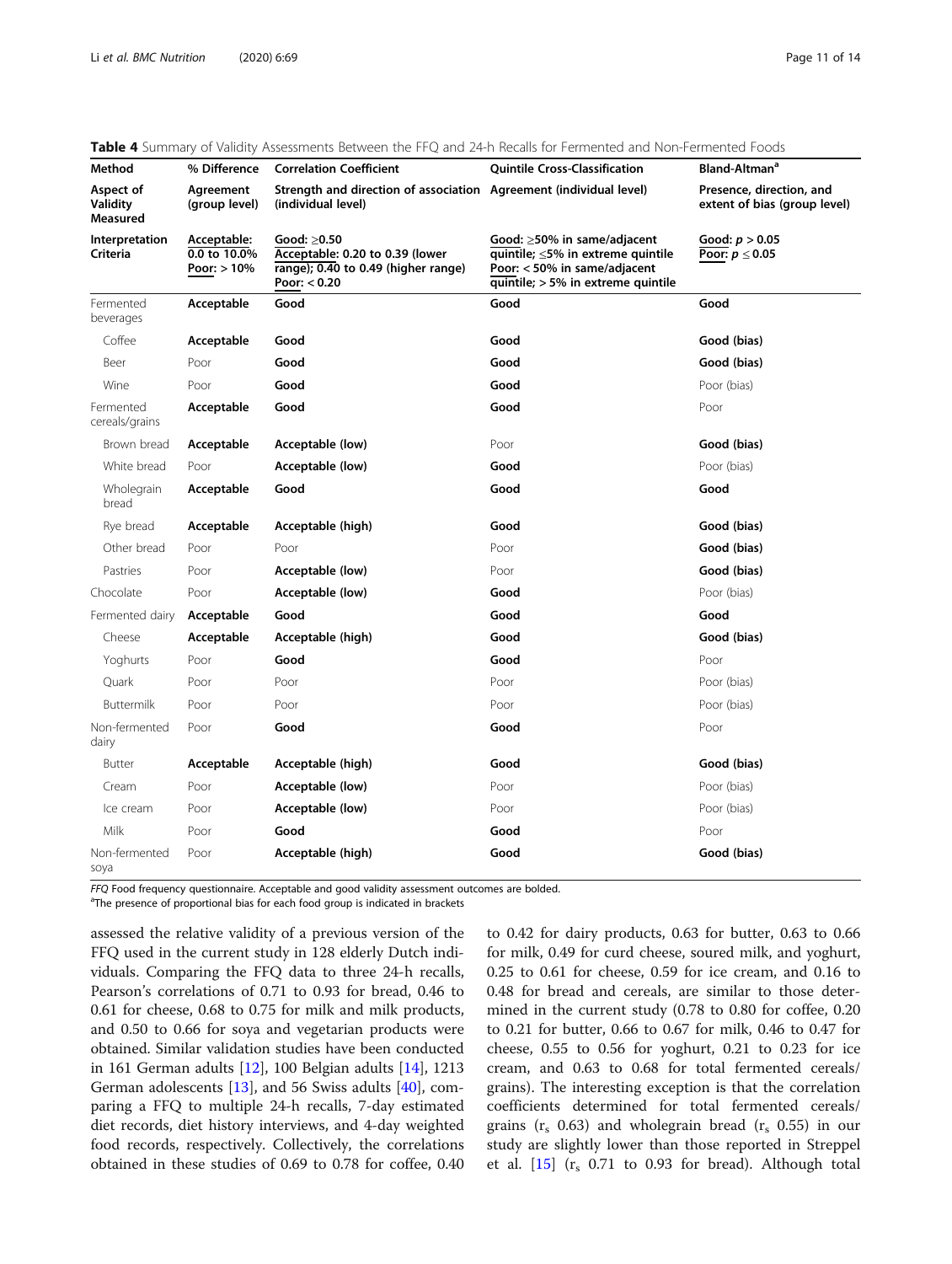bread consumption in this elderly population (126 to 133 g/day) is comparable to total fermented cereals/ grains intake by the study cohort described in the current publication (129 to 143 g/day), older adults tend to have more stable diets and different dietary patterns than those of younger adults, which might account for this difference in correlation coefficients. The attenuation factors obtained for the food groups investigated in this study were considerably higher for fermented beverages, coffee, beer, and wine (range between 0.64– 1.0) than for brown bread, white bread, 'other bread', pastries, chocolate, and quark (range between 0.14– 0.77). Since attenuation factors closer to one indicates a better overall estimation of intake [\[36](#page-13-0)], these results suggest that intake estimates for all fermented beverages are reliable across the dietary methods used here. Meanwhile, intake estimates were weaker for fermented cereals and grains, wholegrain bread, rye bread, fermented dairy, cheeses, and yoghurts, and weakest for brown bread, white bread, 'other bread', pastries, chocolate, and quark. These effects correspond with other assessments of validity for the food groups investigated.

Our results for quintile cross-classification further supported a high level of agreement between the FFQ and 24-h recall in ranking participants for the majority of fermented foods, non-fermented dairy, and soya, even when using more stringent criteria of quintiles and cutoffs of 5% for misclassification. Other validation studies have reported similar cross-classifications for cheese (46.8% same quartile, 50% same tertile), milk (45.6– 49.5% same quartile), milk and soya products (57.4% same tertile), butter  $(49.7–50.3\%$  same quartile)  $[12–14]$  $[12–14]$  $[12–14]$  $[12–14]$  $[12–14]$ , and slightly lower cross-classification for coffee (75.2% same quartile) and ice cream (44.1% same quartile) [\[13](#page-13-0)]. Interestingly, in these studies and ours, bread products had a lower accurate classification rate (33.1–39.2% in same tertile or quartile, and 6.4–8.4% in opposite quartile  $[12-14]$  $[12-14]$  $[12-14]$  $[12-14]$  $[12-14]$ ; 28.1–38.8% in same quintile and 1.2–6.8% in opposite quintile (present study)). Although total fermented cereals/grains had good cross-classification, the same is not true for the corresponding subgroups, which may be also be attributed to the misclassification of bread products by consumers for FFQs. Sporadically consumed foods (e.g., quark) or seasonal foods (e.g., ice cream) also tended to have a higher discordance and degree of misclassification between methods. However, these results were expected due to the lower probability of assessing such foods on recall days, compared to the FFQ which evaluates a larger reference period [\[12](#page-13-0)].

#### Study strengths and limitations

A strength of this study is the inclusion of a large population size for validation. Moreover, we utilised multiple assessment methods, which allows for a more comprehensive

evaluation of relative validity at both the individual and group level [\[31\]](#page-13-0). Notwithstanding, there are several limitations to address, the most dominant of which relate to the inherent limitations associated with using the FFQ and 24 h recall to measure dietary intake. Firstly, in an ideal validation, the comparison and reference methods should have independent error sources [[9](#page-13-0)]. Both the FFQ and 24-h recall rely on the memories and perceptions of the participants, which can lead to higher estimates of validity [\[13](#page-13-0)]. Moreover, both methods rely on the same food composition table and tools to classify foods and quantify portion sizes, as an additional source of correlated error. Thus, only relative validity could be determined in this study. Secondly, estimates of portion sizes were performed using standard portion sizes and household measures. While these are commonly used approaches, different interpretations of household portion sizes can lead to misclassification and measurement bias. In particular, this misclassification may be more pronounced in estimates of absolute intake (i.e., in g/day), while a small effect is anticipated on the ranking ability of the FFQ (i.e., into quintiles of intake). Ongoing innovations in technology-based tools are aimed to reduce this source of measurement bias in dietary assessment. Thirdly, foods that are not frequently consumed or consumed only seasonally may be inconsistently or unevenly captured, depending on when the diet was assessed. Fourthly, since the dietary assessments in NQplus were performed from 2011 to 2014, we cannot exclude the possibility of changes in diet that would obscure the underlying assumption that participants have very stable diets at the time of assessment.

A further aspect worth highlighting is that the FFQ used in the NQplus study was not specifically designed to assess the intake of fermented foods; consequently, not all fermented food products could be captured by this method and some may only be represented by a food group comprising fermented and non-fermented foods. Indeed, 247 fermented foods were reported for the 24-h recall compared to only 39 in the FFQ. The fermented foods in this validation study primarily consisted of foods common to the Western diet (e.g., coffee, breads, dairy), but there exists a wealth of fermented foods from other cultures and regions that are increasingly consumed due to globalisation (e.g., kombucha, kefir, kimchi, natto, tempe). Novel fermented foods are also being developed, driven by the realisation of their potential impacts on health [[41\]](#page-13-0), and that consumption of fermented foods with live microorganisms may promote a healthy gut microbiota [\[42](#page-13-0), [43](#page-13-0)]. Conversely, some traditionally fermented products (e.g., pickles, olives, mozzarella) are no longer fermented due to modernisation of food processing technologies [[44\]](#page-13-0). As such, fermented and non-fermented versions of the same products become indistinguishable to consumers. This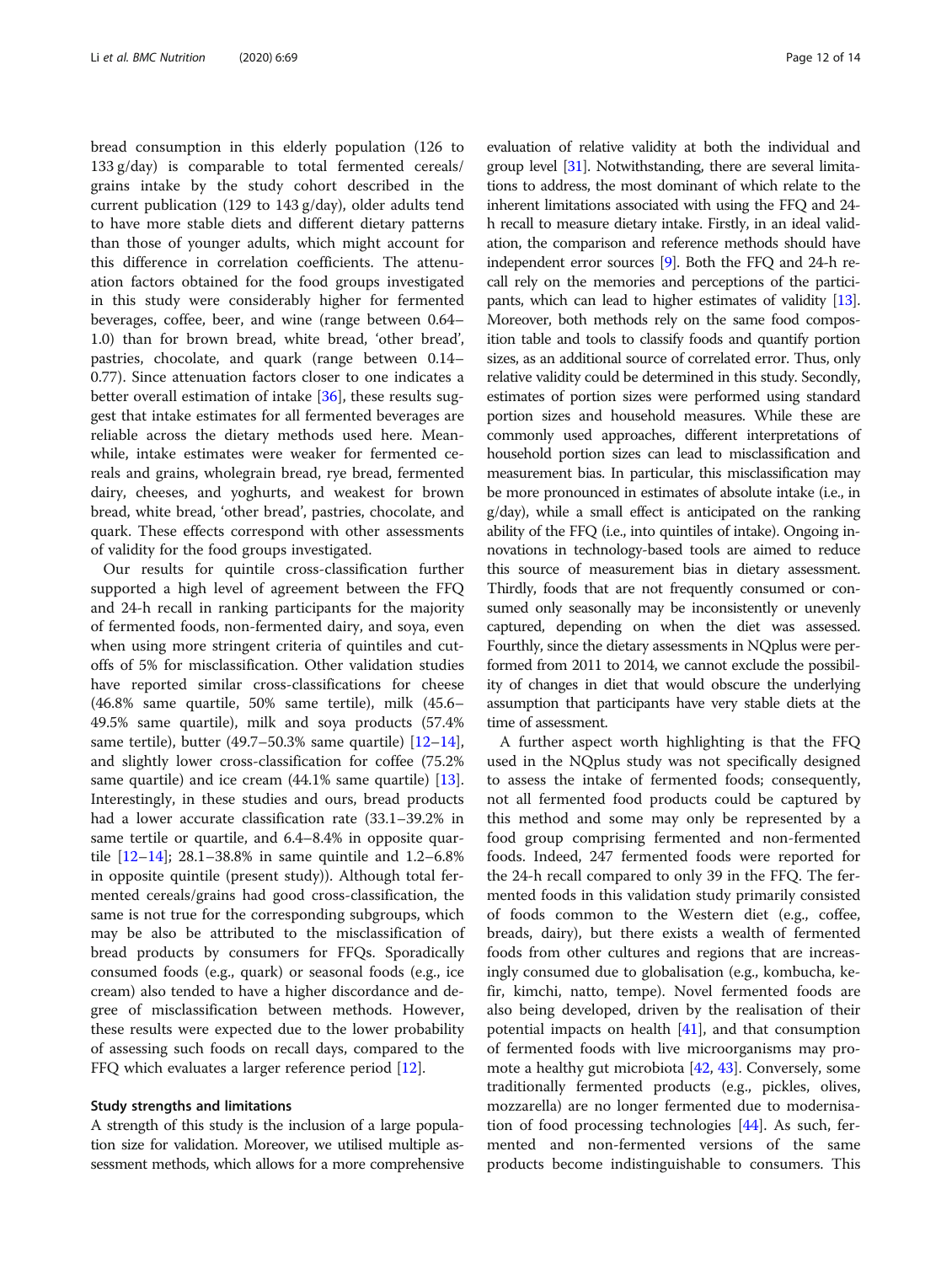<span id="page-12-0"></span>emphasises the importance for developing a FFQ specific for fermented food products. Nevertheless, the present study reveals the strengths and limitations of each tool for assessing fermented food intake, highlights the need to design a FFQ to specifically assess fermented food intake, and aids in our goal of developing unbiased biomarkers of intake for fermented foods. Improved dietary assessment of fermented foods is expected to aid future trials that investigate associations between fermented food intake and (cardiometabolic) health.

# Conclusions

About a fifth of the Dutch diet consists of fermented food items. Adequate to good relative validity was determined for the FFQ compared to the 24-h recall across all statistical measures for commonly consumed foods, including total fermented beverages, coffee, wholegrain bread, rye bread, total fermented dairy, cheeses, as well as butter (non-fermented). For wine, beer, total fermented cereals/grains, white bread, chocolate, yoghurts, as well as total non-fermented dairy, milk, and nonfermented soya, good ranking ability of participants into their levels of consumption could be established, albeit poor agreement in absolute intakes. For quark and buttermilk (fermented), as well as cream and ice cream (non-fermented), acceptable relative validity between the two methods could not be established; thus, the intakes for these food groups should be interpreted with caution in future studies using this population. Developing a FFQ specific for fermented foods would be valuable to capture global fermented foods that are increasingly consumed, and to delineate between fermented and non-fermented versions of foods that could obscure investigations between fermented food intake and health.

#### Supplementary Information

The online version contains supplementary material available at [https://doi.](https://doi.org/10.1186/s40795-020-00394-z) [org/10.1186/s40795-020-00394-z.](https://doi.org/10.1186/s40795-020-00394-z)

Additional file 1: Table S1. Identification and Classification of Fermented Foods from the FFQ and 24-h Recalls in NQplus.

Additional file 2: Table S2. Mean Individual Percent Difference and Test Statistics from Bland-Altman Analyses for the Validation Sample ( $n =$ 809).

Additional file 3: Table S3. Attenuation Factors for the Reference 24-h Recall Compared to the Food Frequency Questionnaire.

Additional file 4: Figure S1. Bland-Altman plots demonstrating relative validity of the FFQ versus 24-h recalls for fermented food subgroups.

Additional file 5: Figure S2. Bland-Altman plots demonstrating relative validity of the FFQ versus 24-h recalls for non-fermented foods.

Additional file 6: Table S4. Sex-Specific Spearman's Correlations for Fermented and Non-Fermented Foods.

#### Abbreviations

24-h: 24-hour; DNFCS: Dutch National Food Consumption Survey; FFQ: Food frequency questionnaire; NDARD: National Dietary Assessment Reference Database; NQplus: Nutrition Questionnaires plus

#### Acknowledgements

We thank all participants for their valuable contribution to this study and their cooperation. We would also like to thank the dedicated research staff that was involved in execution of this study. We would like to give a special thanks to the dieticians of the Division of Human Nutrition at Wageningen University in Wageningen, the Netherlands. We would also like to thank Veiligheids-en Gezondheids Regio Gelderland-midden (Arnhem, The Netherlands) for their help with recruitment. We further thank Taymara Abreu and Laura Trijsburg for statistical guidance for attenuation factor calculations.

#### Authors' contributions

K.J.L performed the validation analyses, interpreted the data, and wrote the draft manuscript, with support from E.M.B-B. E.M.B-B, K.J.B, E.J.M.F., and G.V. were involved in project conceptualization, supervision, and administration. E.J.M.F. and G.V was involved in funding acquisition. E.J.M.F, K.J.B, and G.V reviewed and edited the final manuscript. All authors read and approved the final manuscript.

#### Funding

Funding to conduct the validation analyses was provided by Agroscope, the Federal Department of Economic Affairs, Education and Research (EAER), Federal Office for Agriculture (FOAG) (Bern, Switzerland) for the Cardioferment Project. NDARD/NQplus was core funded by ZonMw (ZonMw, Grant 91110030). NDARD/NQPlus were also supported by Wageningen University (Wageningen, the Netherlands); add-on funding ZonMW Gezonde Voeding DHD-index (ZonMw, Grant 115100007); add-on validation of BBMRI FFQ and Maastricht FFQ (Grant BBMRI-NL RP9 and CP2011-38).

#### Availability of data and materials

The datasets supporting the conclusions of this article are included within the article (and its additional files).

#### Ethics approval and consent to participate

The NQplus study was approved by the ethical committee of Wageningen University and Research and was conducted according to the Declaration of Helsinki. Written informed consent were obtained from all participants prior to commencement of the study.

#### Consent for publication

Not applicable.

#### Competing interests

The authors declare that they have no competing interests.

Received: 30 April 2020 Accepted: 29 October 2020

#### References

- 1. Marco ML, Heeney D, Binda S, Cifelli CJ, Cotter PD, Foligné B, et al. Health benefits of fermented foods: microbiota and beyond. Curr Opin Biotechnol. 2017;44:94–102. [https://doi.org/10.1016/j.copbio.2016.11.010.](https://doi.org/10.1016/j.copbio.2016.11.010)
- 2. Gille D, Schmid A, Walther B, Vergères G. Fermented food and noncommunicable chronic diseases: a review. Nutrients. 2018;10(4):E448. [https://](https://doi.org/10.3390/nu10040448) [doi.org/10.3390/nu10040448](https://doi.org/10.3390/nu10040448).
- 3. Tapsell LC. Fermented dairy food and CVD risk. Br J Nutr. 2015;113(Supp 2): S131–5. [https://doi.org/10.1017/S0007114514002359.](https://doi.org/10.1017/S0007114514002359)
- 4. Chen M, Sun Q, Giovannucci E, Mozaffarian D, Manson JE, Willett WC, et al. Dairy consumption and risk of type 2 diabetes: 3 cohorts of US adults and an updated meta-analysis. BMC Med. 2014;12:215. [https://doi.org/10.1186/](https://doi.org/10.1186/s12916-014-0215-1) [s12916-014-0215-1.](https://doi.org/10.1186/s12916-014-0215-1)
- 5. Soedamah-Muthu SS, Masset G, Verberne L, Geleijnse JM, Brunner EJ. Consumption of dairy products and associations with incident diabetes, CHD and mortality in the Whitehall II study. Br J Nutr. 2013;109(4):718–26. [https://doi.org/10.1017/S0007114512001845.](https://doi.org/10.1017/S0007114512001845)
- 6. Iwasa M, Aoi W, Mune K, Yamauchi H, Furuta K, Sasaki S, et al. Fermented milk improves glucose metabolism in exercise-induced muscle damage in young healthy men. Nutr J. 2013;12:83. [https://doi.org/10.1186/1475-2891-](https://doi.org/10.1186/1475-2891-12-83) [12-83](https://doi.org/10.1186/1475-2891-12-83).